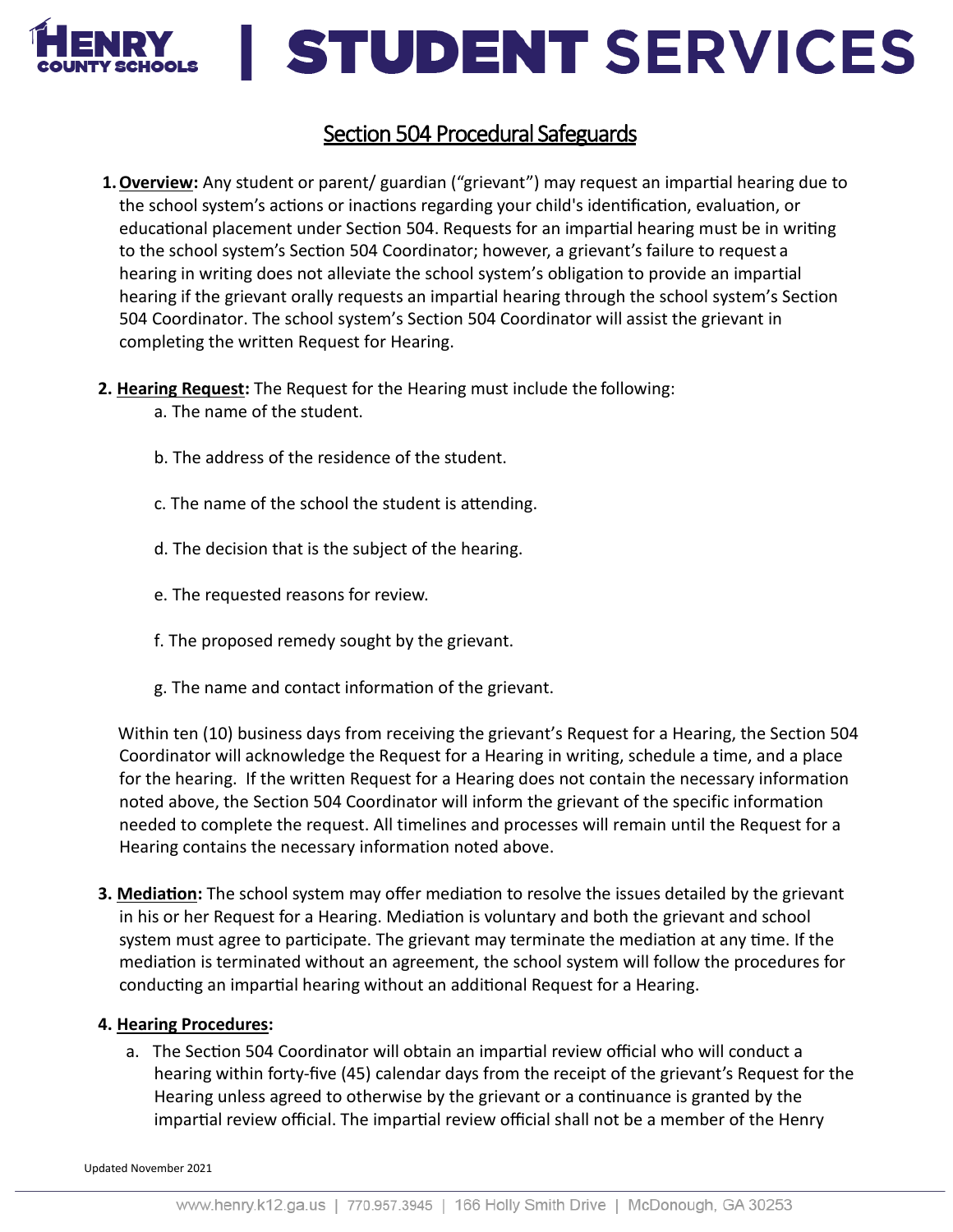

# **STUDENT SERVICES**

County Board of Education or be an employee of Henry County School District and shall be an attorney or other person sufficiently familiar with the rules and regulations pertaining to Section 504.

- b. Upon a showing of good cause by the grievant or school system, the impartial review official, at his or her discretion, may grant a continuance and set a new hearing date. The request for a continuance must be in writing and copied to the other party.
- c. The grievant will have an opportunity to examine the child's educational records prior to the hearing.
- d. The grievant will have the opportunity to be represented by legal counsel at his or her own expense at the hearing and participate, speak, examine witnesses, and present information at the hearing. If the grievant is to be represented by legal counsel at the hearing, he or she must inform the Section 504 Coordinator of that fact in writing at least ten (10) calendar days prior to the hearing. Failure to notify the Section 504 Coordinator in writing of representation by legal counsel shall constitute good cause for continuance of the hearing.
- e. The grievant will have the burden of proving any claims he or she may assert. When warranted by circumstances or law, the impartial review official may require the recipient to defend its position/decision regarding the claims (i.e., A recipient shall place a disabled student in the regular educational environment operated by the recipient unless it is demonstrated by the recipient that the education of the person in the regular environment with the use of supplementary aids and services cannot be achieved satisfactorily. 34C.F.R. §104.34). One or more representatives of the school system, who may be an attorney, will attend the hearing to present the evidence and witnesses, respond to the grievant's testimony, and answer questions posed by the impartial review official.
- f. The impartial review official shall not have the power to subpoena witnesses, and the strict rules of evidence shall not apply to hearings. The impartial review official shall have the authority to issue pre-hearing instructions, which may include requiring the parties to exchange documents and names of witnesses to be present.
- g. The impartial review official shall determine the weight to be given any evidence basedon its reliability and probative value.
- h. The hearing shall be closed to the public.
- i. The issues of the hearing will be limited to those raised in the written or oral request for the hearing.
- j. Witnesses will be questioned directly by the party who calls them. Cross-examination of witnesses will be allowed. The impartial review official, at his or her discretion, mayallow further examination of witnesses or ask questions of the witnesses.

Updated November 2021